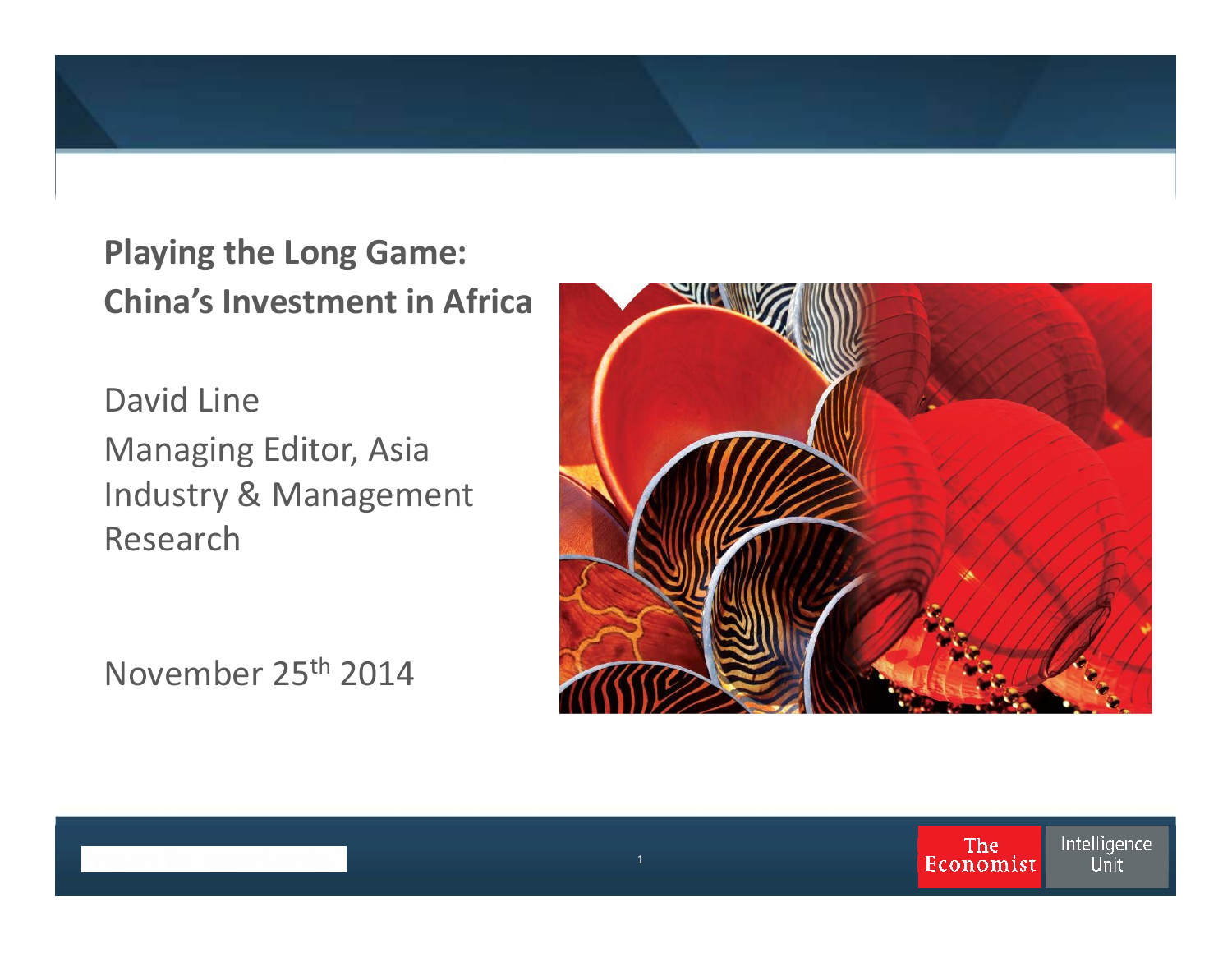### Key Findings

- Africa is China's largest investment destination
- China's investment in the region is a well-considered, long-term strategy
- Energy and mineral resources attract the most Chinese FDI, but the activities of China's construction companies and service providers in developing Africa's physical infrastructure is underestimated
- There are indications that the appetite for riskier projects is subsiding; however, the trajectory remains positive due to the potential of Africa's untapped resources and its growing markets
- China invests in Africa "just like everyone else" but Chinese companies need to improve their local image through better diplomacy and sensitivity to community requirements.

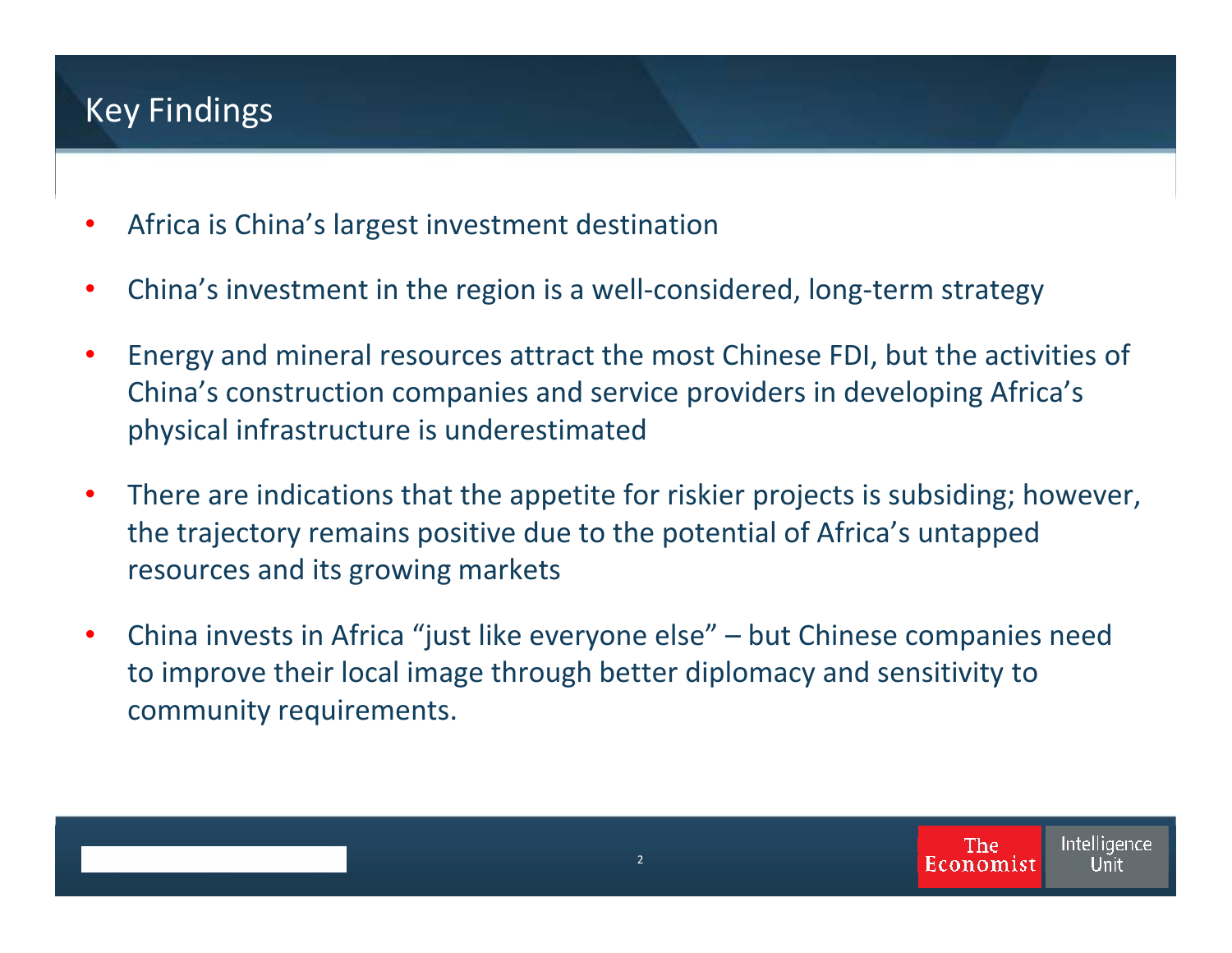#### FIGURE 1A: CHINA FDI STOCK, INCLUDING OFFSHORE CENTRES



Source: UNCTAD, based on data from the Ministry of Commerce (MOFCOM)

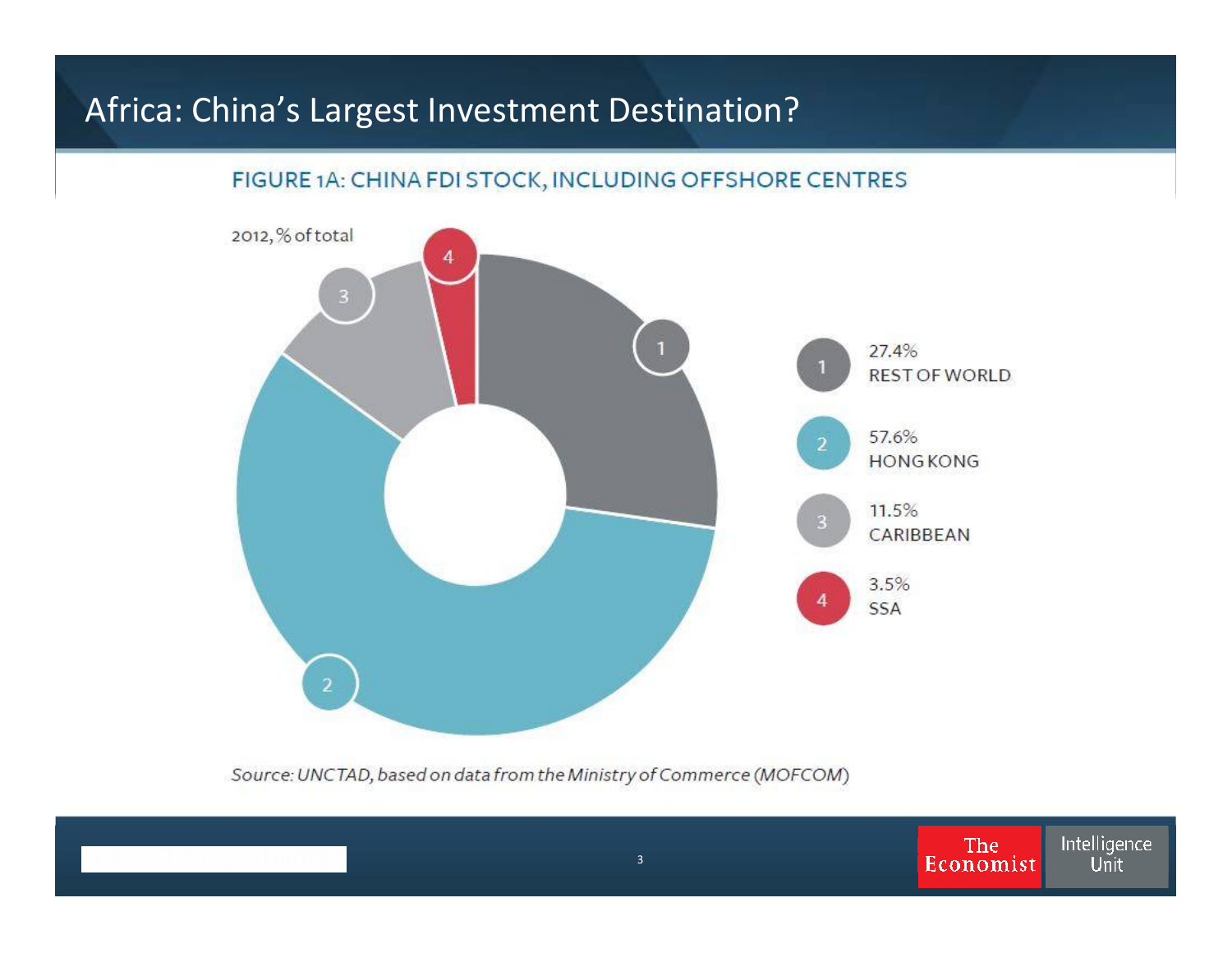#### FIGURE 1B: CHINA FDI STOCK, EXCLUDING OFFSHORE CENTRES; SELECT LOCATIONS

2012, US\$m



Source: UNCTAD, based on data from the Ministry of Commerce (MOFCOM)

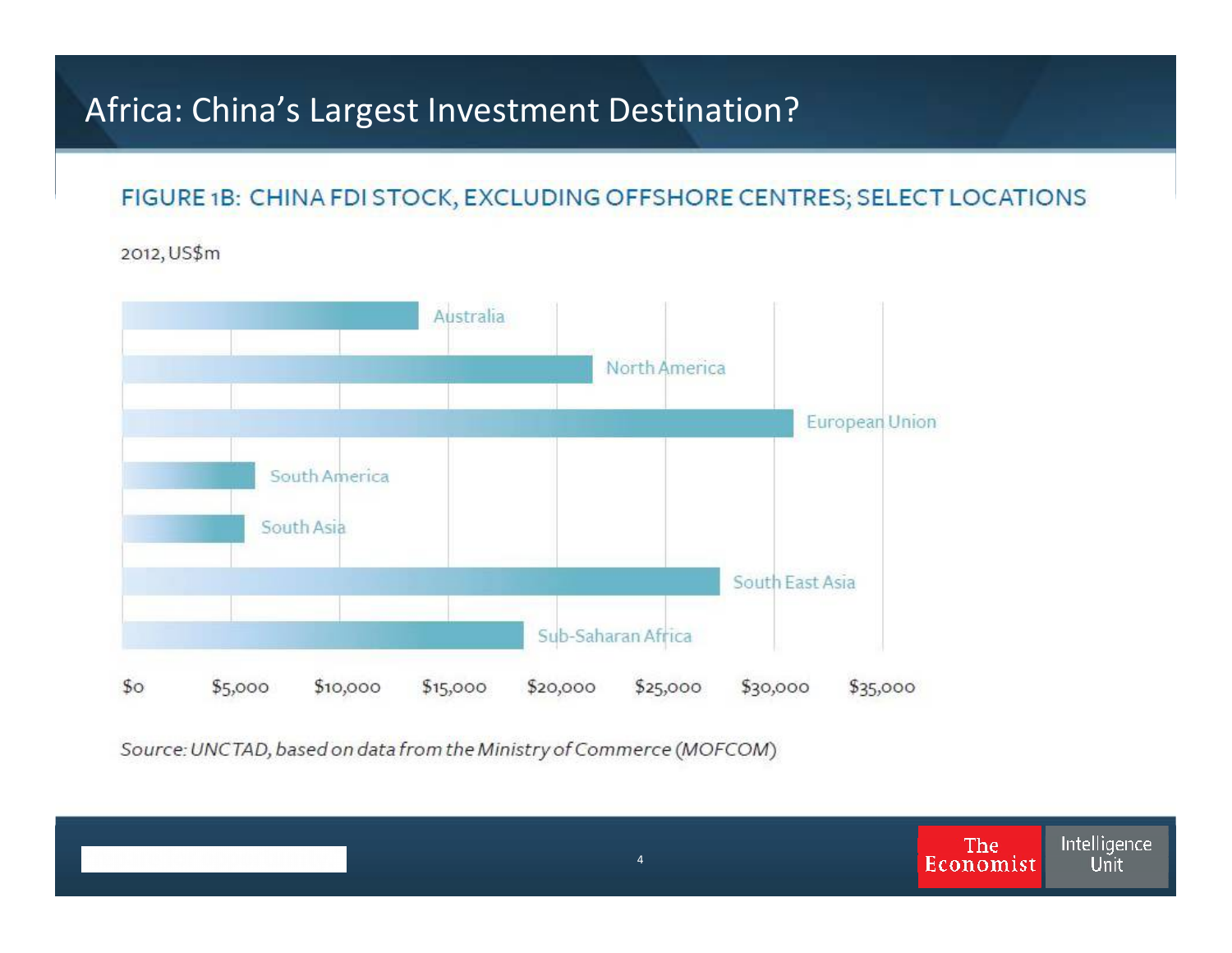#### FIGURE 2: CHINESE FDI FLOWS INTO SUB-SAHARAN AFRICA





 $$^{\circ}$ \$2,000 \$4,000 \$6,000 \$8,000 \$10,000 \$12,000 \$14,000 \$16,000 \$18,000 \$20,000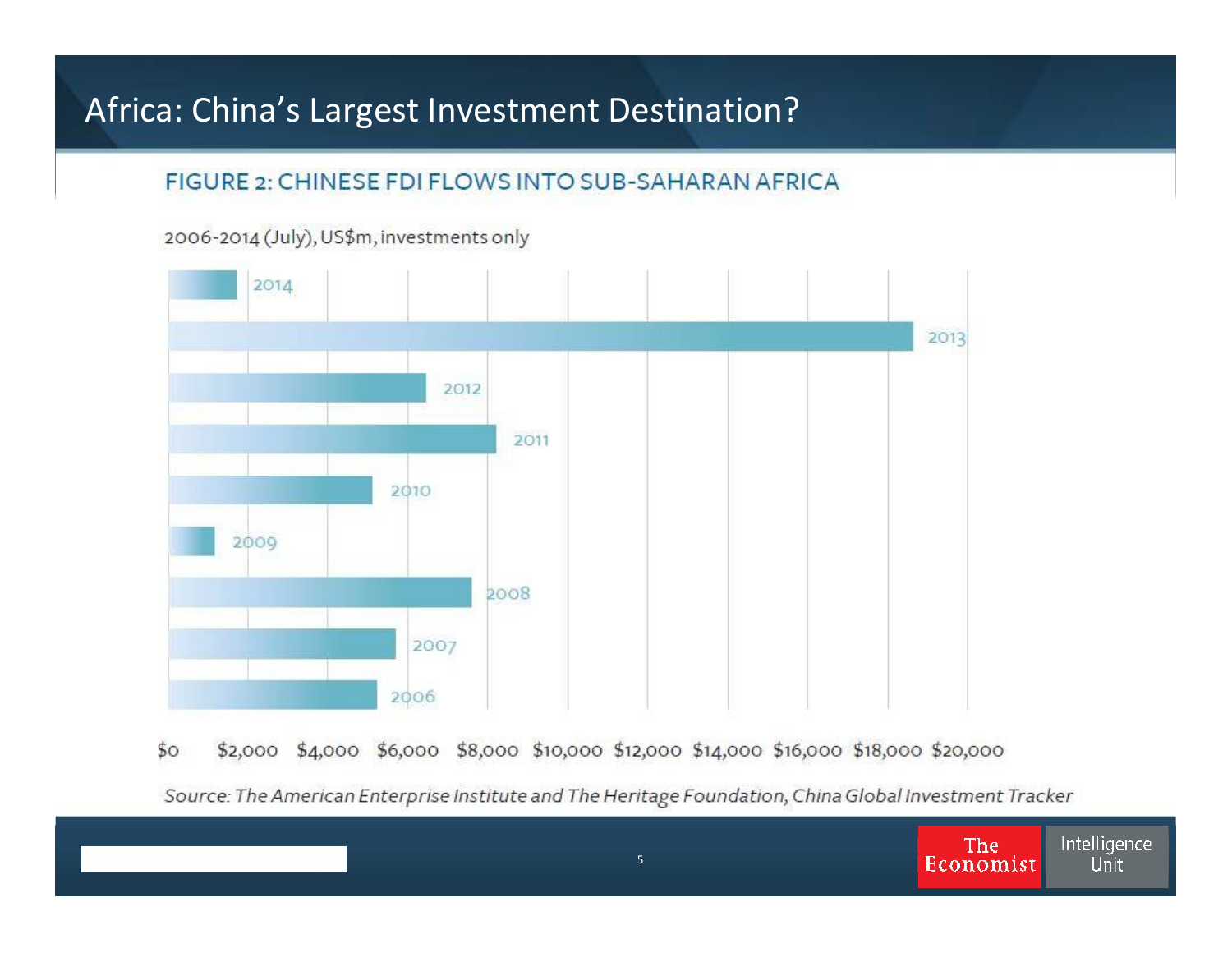

FIGURE 3: CHINESE GLOBAL INVESTMENT SINCE 2006 (INCLUDING CONTRACTS)

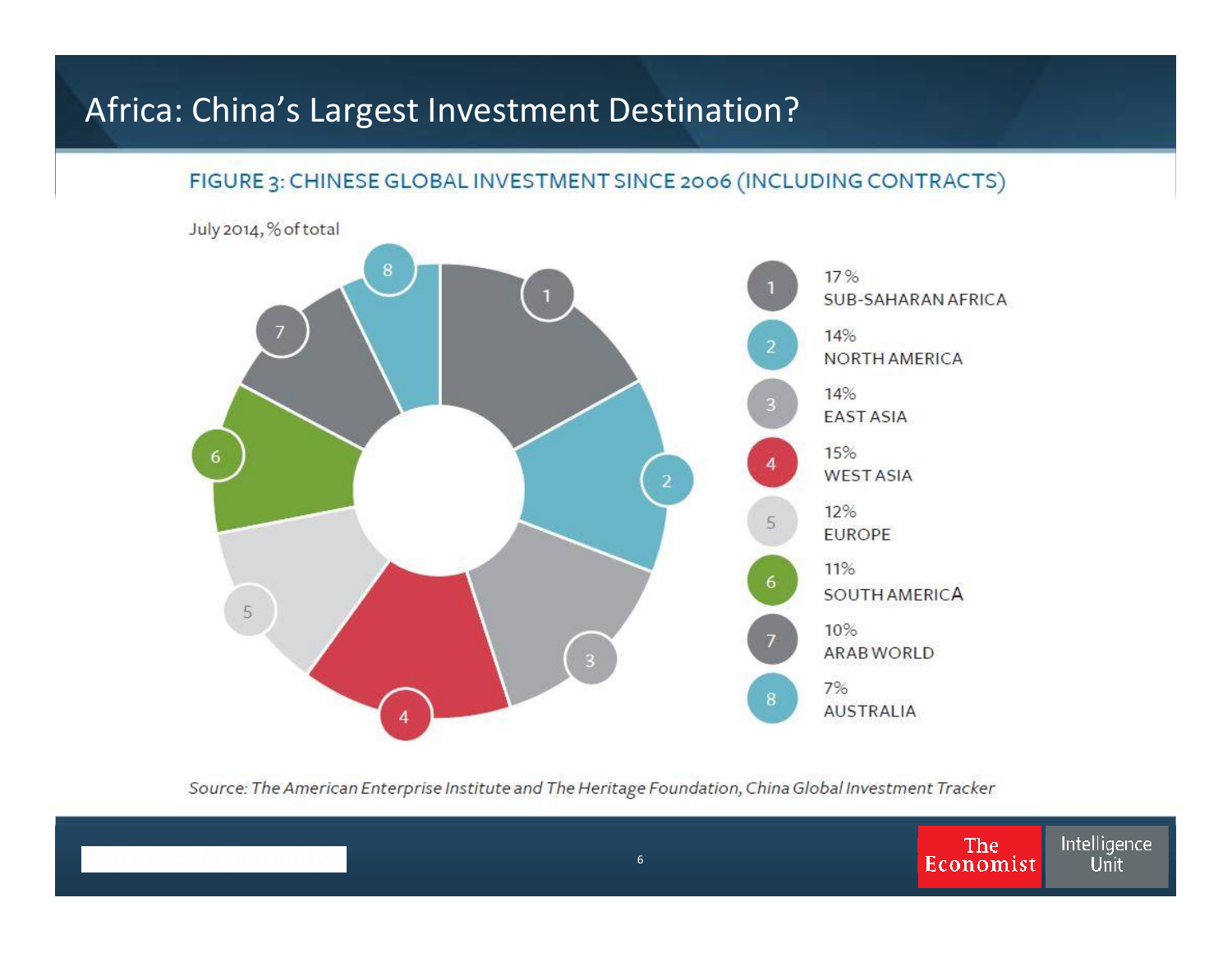## Behind China's Africa Strategy

- Chinese analysts divide the six decades of Sino-African economic relations into three stages.
- First, from 1949 to 1979, China was motivated by a political agenda, providing economic aid to newly independent African countries to build diplomatic relations and establish legitimacy.
- Second, from the start of reforms in 1979 to the mid-1990s, China's focus shifted to supporting domestic economic development, which led to forging mutually beneficial economic cooperation with Africa and the promotion of service contracts, investment and trade.
- Third, the introduction of the "Going Out" strategy in 1996 by the then president, Jiang Zemin, emphasised utilising both domestic and international markets and resources to boost growth.

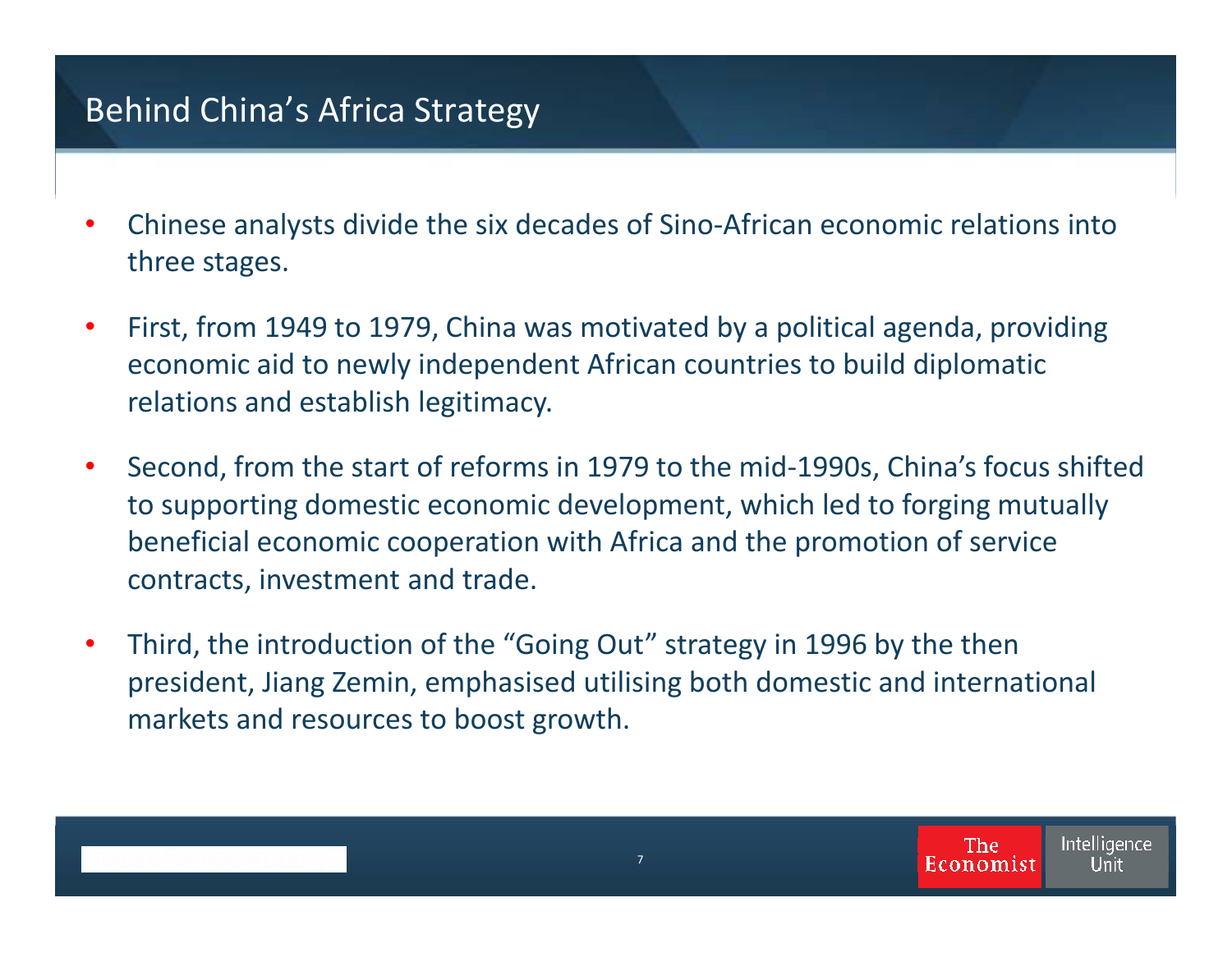### Behind China's Africa Strategy

#### FIGURE 4A: CHINA'S FDI IN SUB-SAHARAN AFRICA BY SECTOR

2006-2014 (July), % of total, investments only



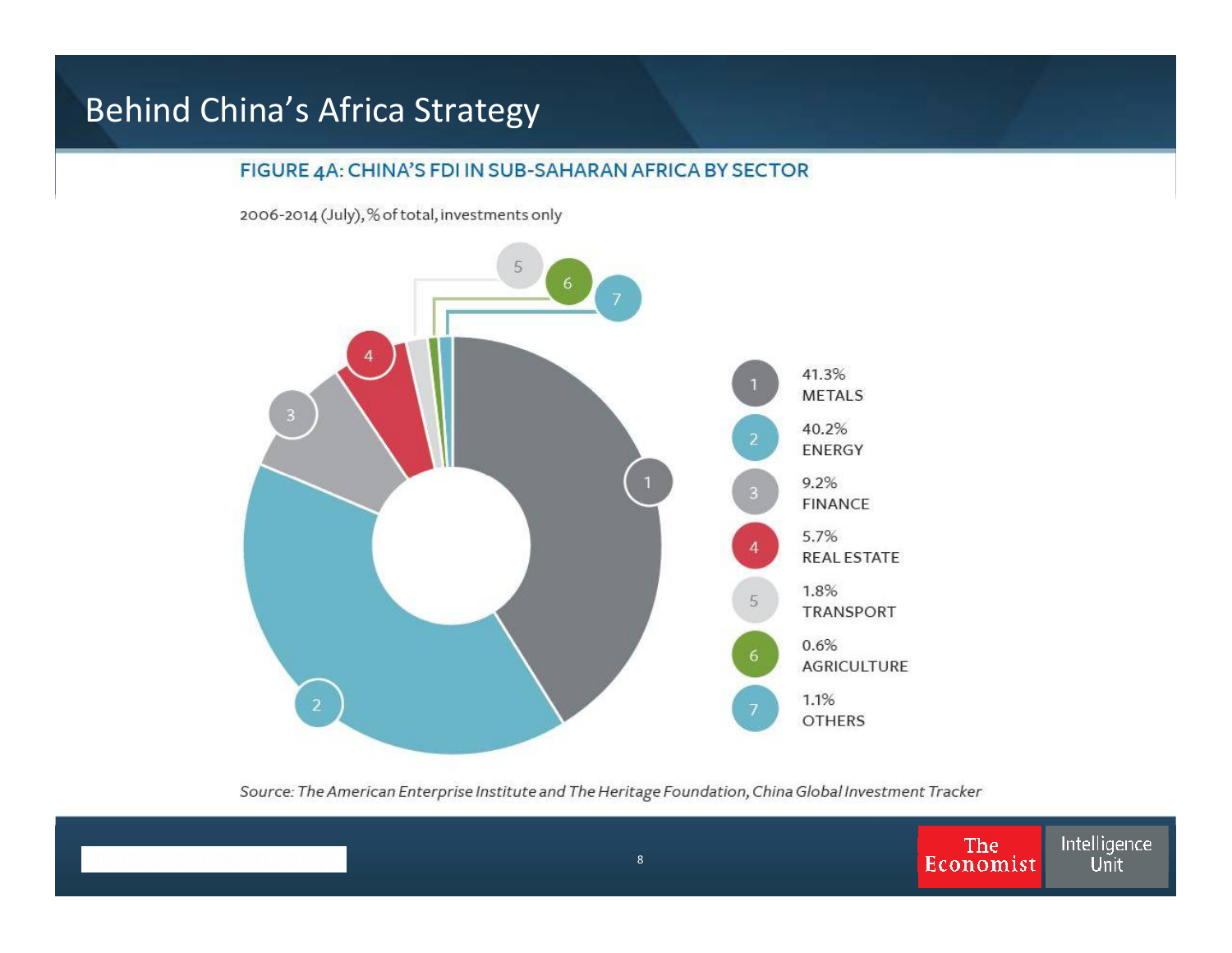### Behind China's Africa Strategy

#### FIGURE 4B: CHINA'S FDI IN SUB-SAHARAN AFRICA BY SECTOR

2006-2014 (July), % of total, investments and contracts



Source: The American Enterprise Institute and The Heritage Foundation, China Global **Investment Tracker** 

9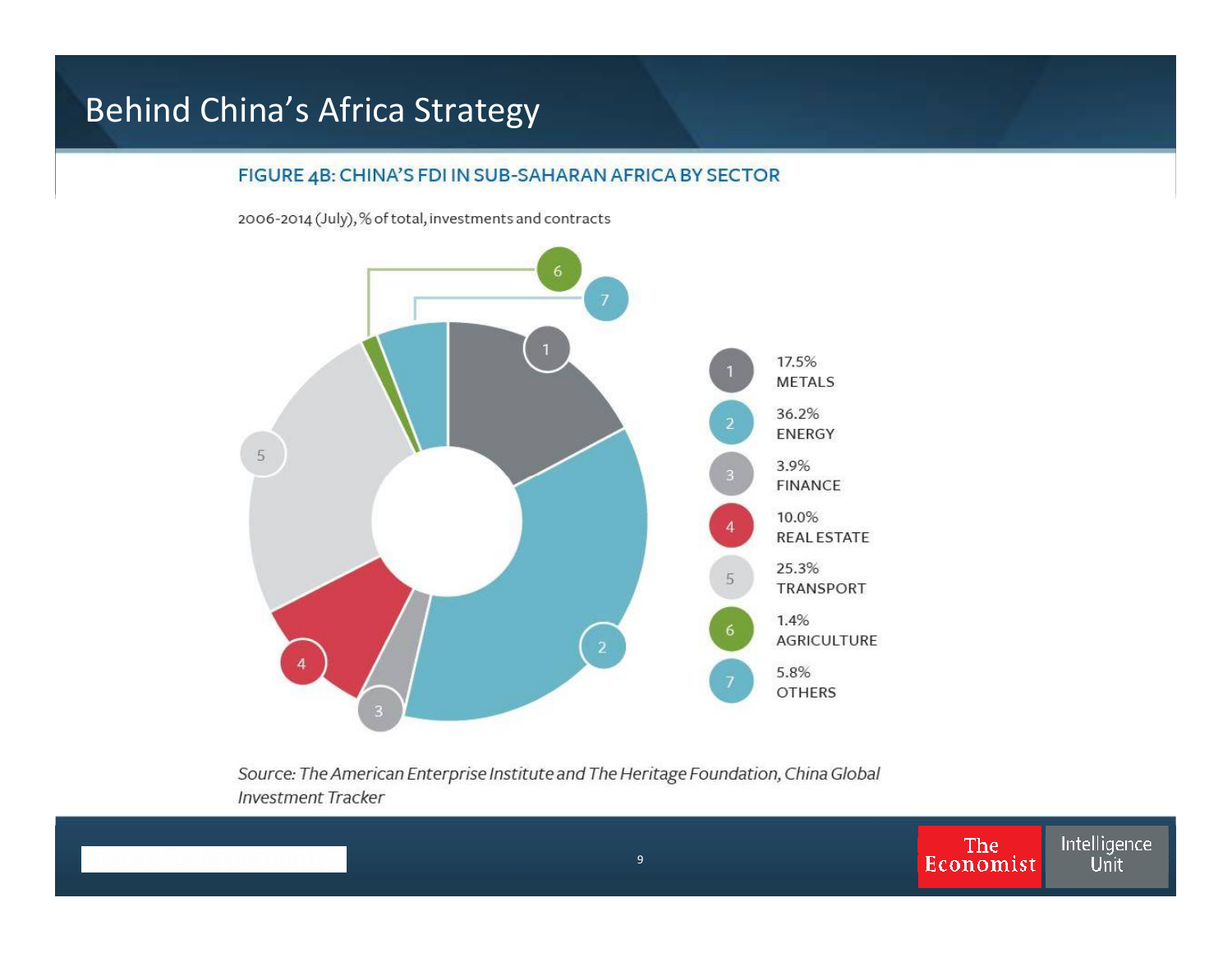### Africa's Appeal is Obvious – for More Than Just Resources



FIGURE 5: AVERAGE MANUFACTURING LABOUR COSTS PER HOUR

Source: EIU estimates/forecasts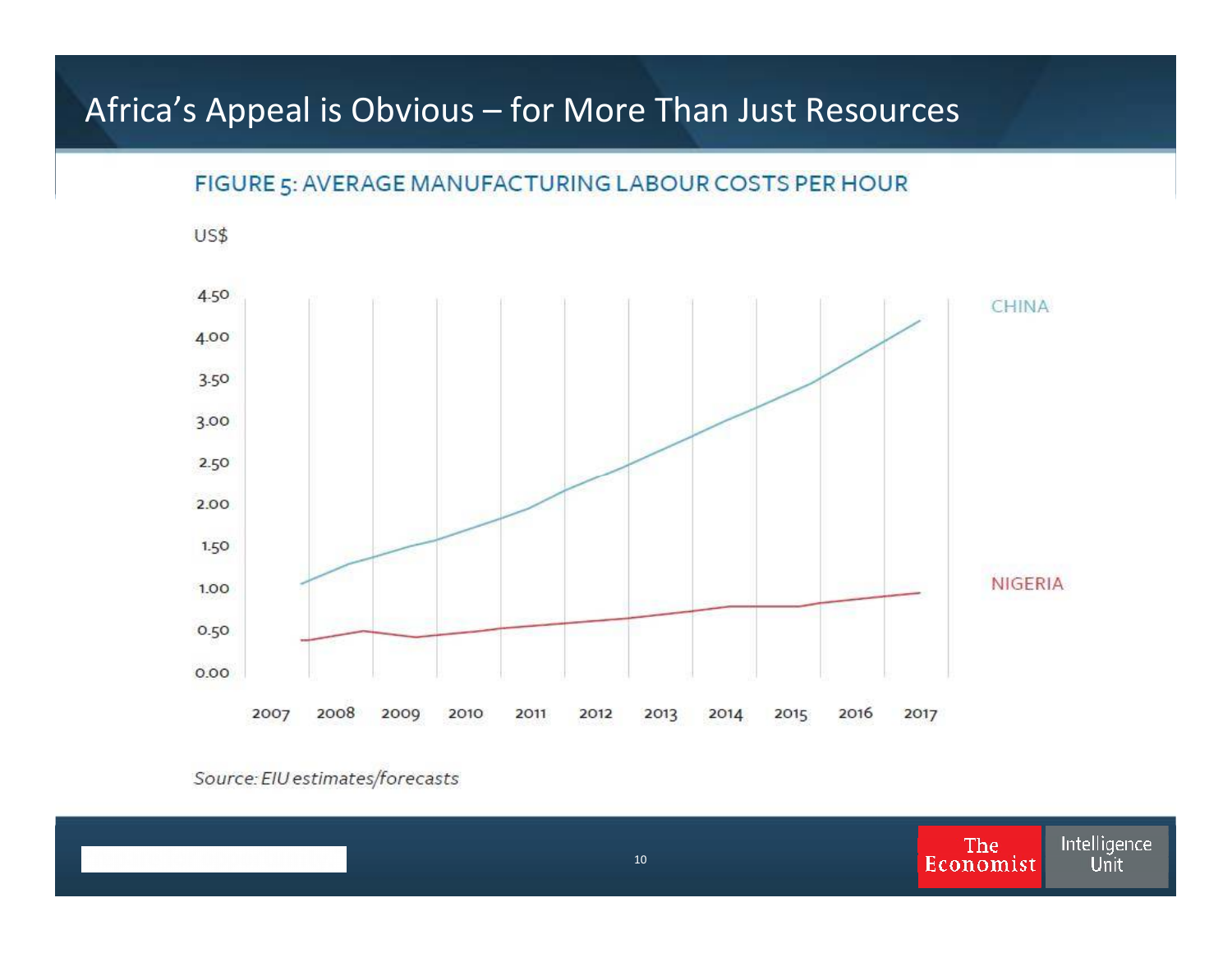### Reinforcing the Commitment — or Pulling Back?

- According to the China Global Investment Tracker data, FDI to the continent amounted to just US\$1.9bn in the first half of 2014.
- Some see this as a short-term trend and predict the growth trajectory of Chinese investment in Africa will continue. But this is less certain than a year ago.
- Drop-off may be explained partly by a moderation of China's appetite for resources as economic growth slows.
- Total outbound investment in the first six months of 2014 fell to US\$39bn from US\$64bn in the same period in 2013.
- Also an increase in risk-aversion among national resources and energy companies due to the anti-corruption campaign that has ensnared some highprofile executives.
- Another reason could be that for all the promise the continent holds—and the funds committed so far—Chinese firms have often struggled when it comes to making their investments in Africa a success.

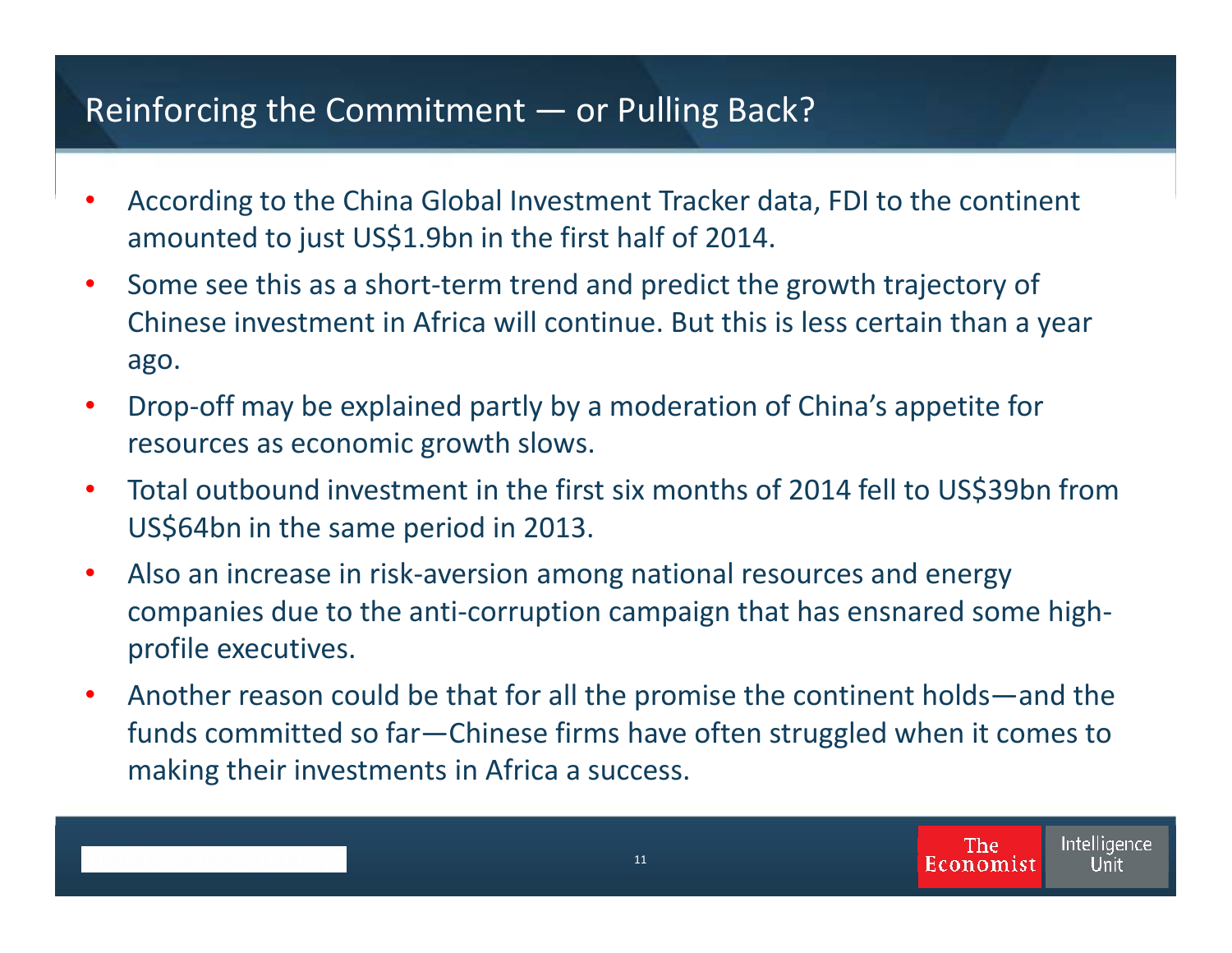#### Progress and Problems

- $\checkmark$  Chinese investment is seen to have several advantages. Availability of finance is the key success factor, with funding commonly provided to contractors and investors through export credits from China Eximbank.
- $\checkmark$  Chinese companies also have a "time advantage" over Western firms that may depend on financing from the World Bank, or a commercial lender such as Citibank, which tie loans to cash flows generated by a project. There is less immediate pressure on Chinese firms to produce revenue to service debt, so they can bide their time before mobilising resources.
- x Chinese investors are often confronted with inadequate mechanisms, staff levels or organisational structures to move from intention to implementation—which is bewildering for Chinese companies used to operating in a country where the government can make things happen.
- x Going it alone versus joint ventures: the former strategy has sometimes failed (CNPC in Chad and Niger vs CNOOC/Total and Tullow in Uganda)
- x "[Chinese investors] are also less equipped than Western firms to carry out the essential preliminary work to assess the viability of a greenfield project and prefer the assurance of an already productive site."

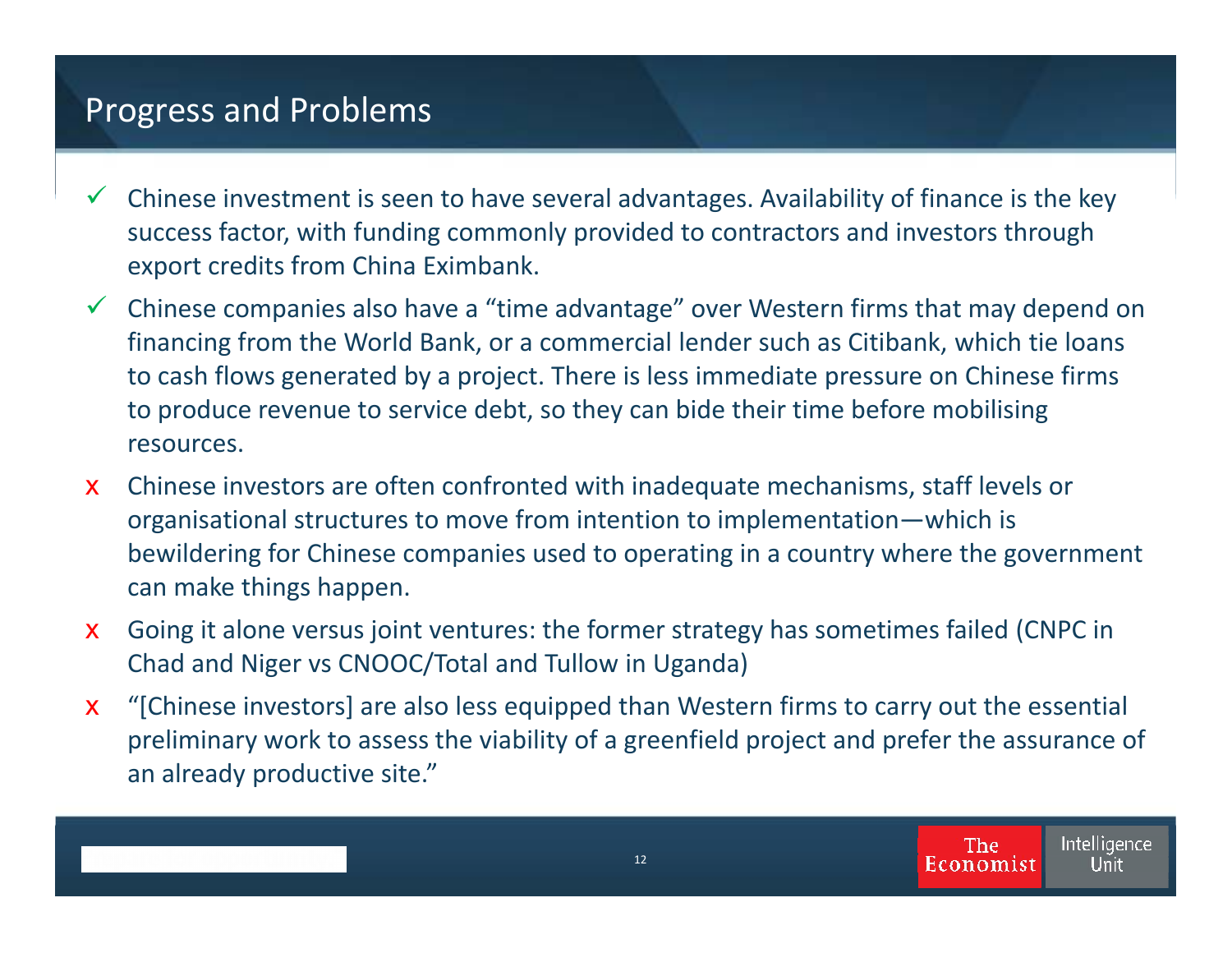### A Diverse Continent with Diverse Issues

#### FIGURE 6: CHINA'S FDI IN SUB-SAHARAN AFRICA BY COUNTRY

2006-2014 (July), % of total, investments only





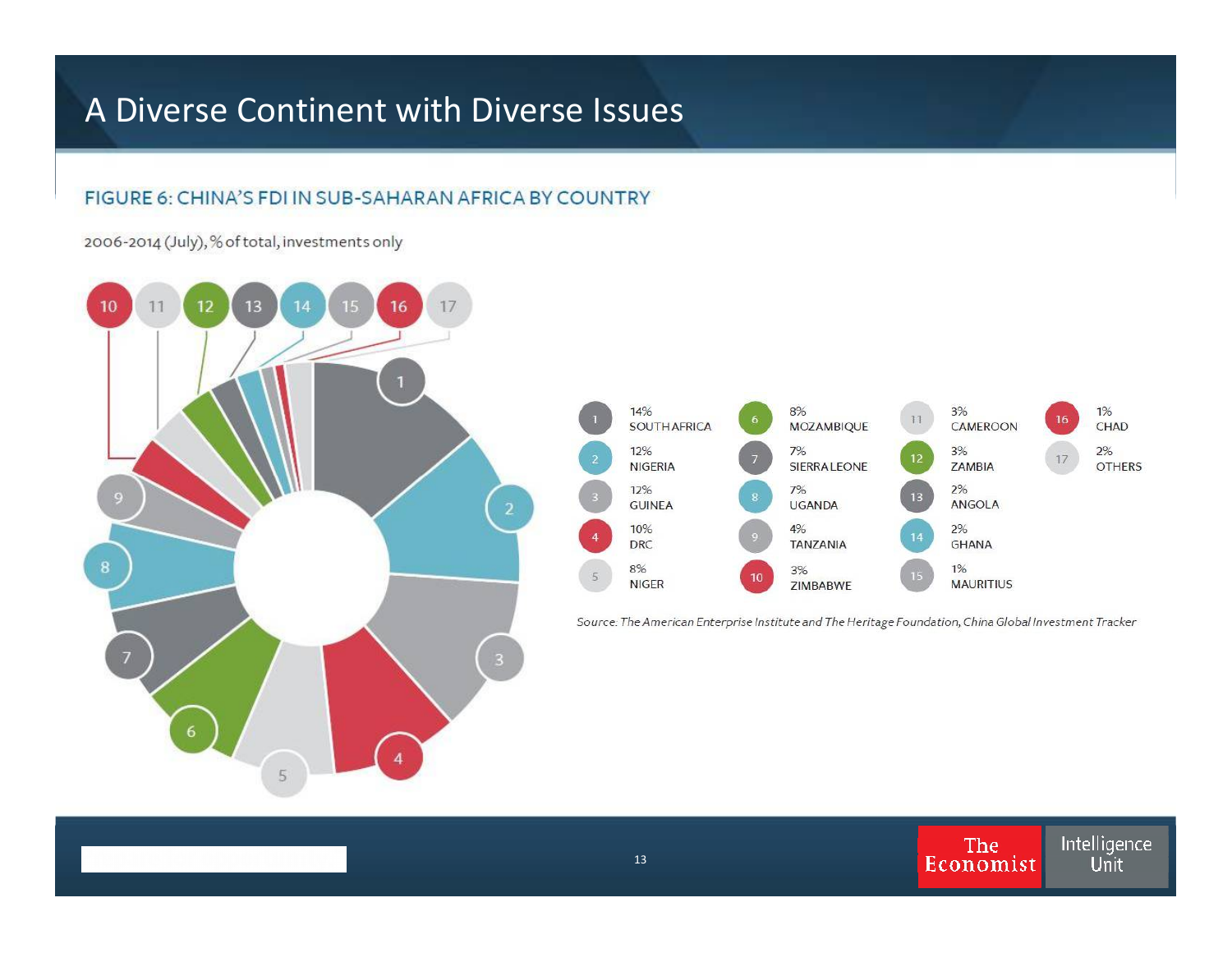### Perceptions of Chinese Investment

- China invests in Africa "just like everyone else". Western firms are hardly paragons.
- But there is a general sense among some African people that Chinese projects suffer from lower standards, a lack of CSR in business practices, poor labour conditions, and a failure to hire enough local workers, as well as sometimes competing with import substitution industries, such as textiles.
- The "Angolan model" has been criticised, but for countries like the DRC that lack the resources and the governance to build urgently needed infrastructure themselves, such investment can have a dramatic multiplier effect on the economy.
- Transparency can also be an issue: in October 2013, Transparency International awarded CNOOC and Huawei a zero score for organisational transparency in Africa.
- Chinese firms, including EPCs [engineering, procurement and construction groups], can tend to alienate African communities and local governments, through what is perceived to be an insensitive approach that sensitive Africans interpret as showing a lack of respect.
- European investors (and increasingly US investors) have more success than the Chinese in closing deals on greenfield investments—they have a different investment style and process, focusing on capacity-building, working with NGOs and UN agencies operating on the ground that have know-how and connections, and which produce social and environmental studies.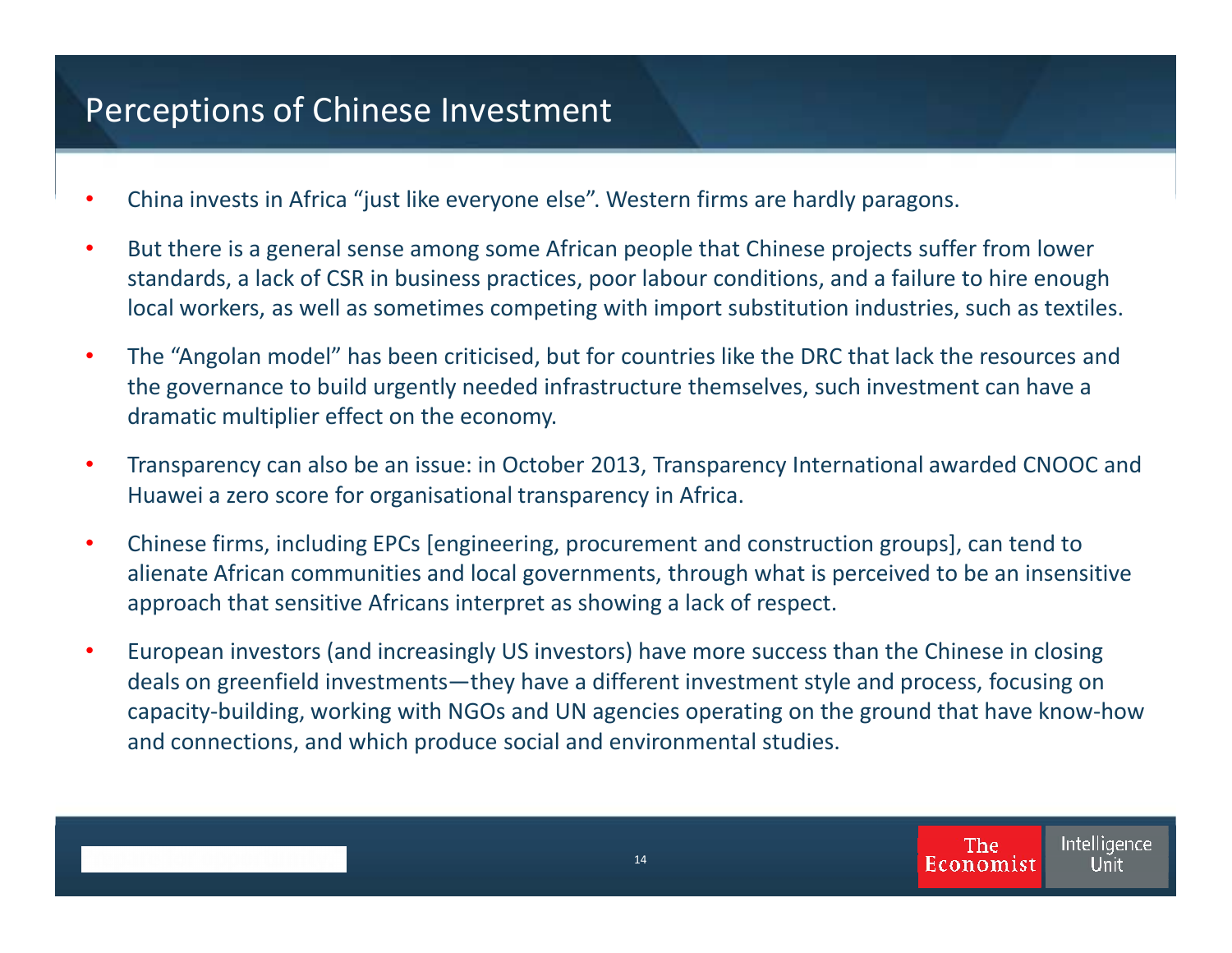### Key Findings

- Africa is China's largest investment destination
- China's investment in the region is a well-considered, long-term strategy
- Energy and mineral resources attract the most Chinese FDI, but the activities of China's construction companies and service providers in developing Africa's physical infrastructure is underestimated
- There are indications that the appetite for riskier projects is subsiding; however, the trajectory remains positive due to the potential of Africa's untapped resources and its growing markets
- China invests in Africa "just like everyone else" but Chinese companies need to improve their local image through better diplomacy and sensitivity to community requirements.